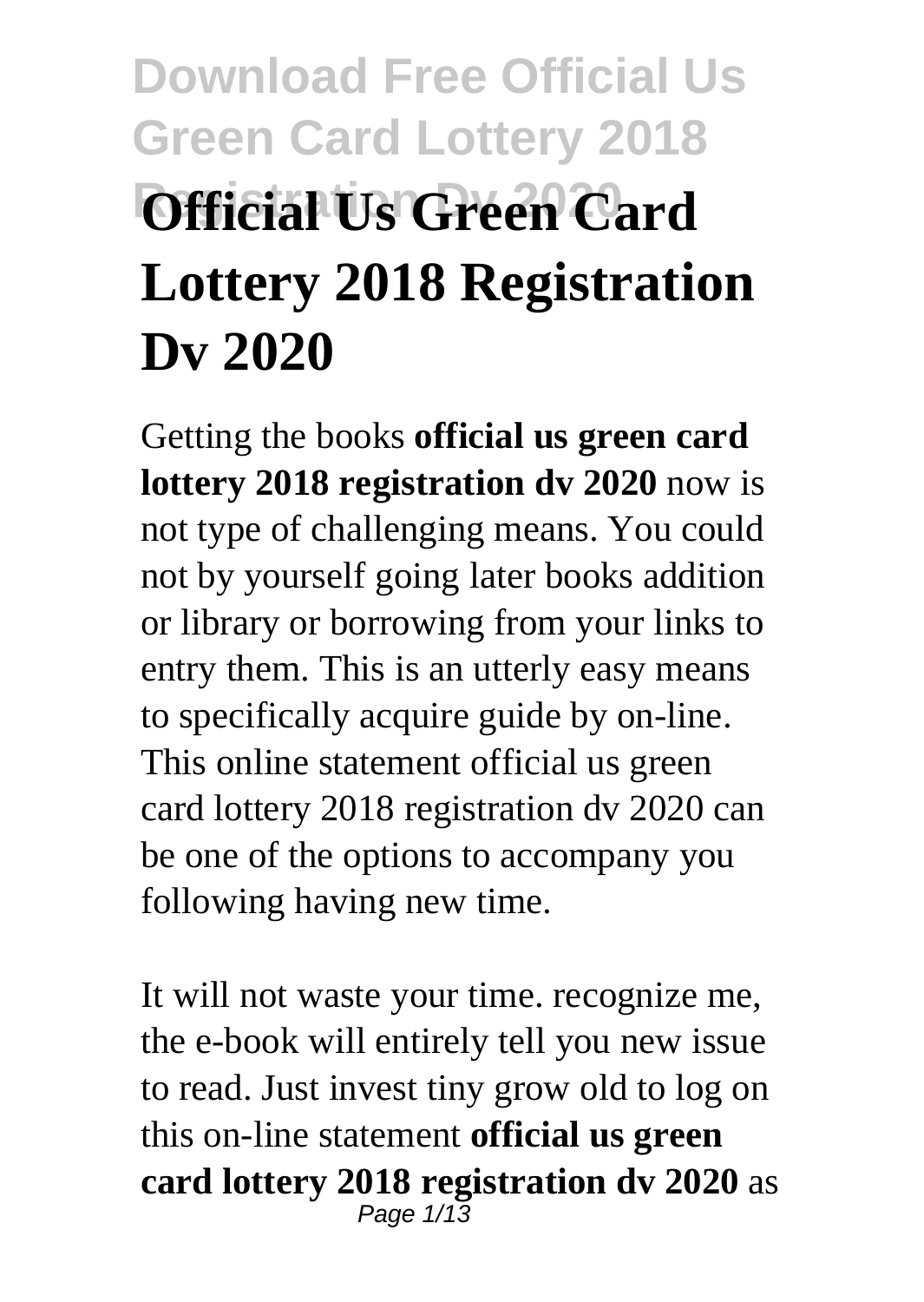without difficulty as evaluation them wherever you are now.

*HOW TO WIN THE GREEN CARD VISA LOTTERY || Everything You Need To Know Before/After Applying GREEN CARD LOTTERY BOOK: What Takes To Win Green Card Lottery? Coming Up in April 2020...FREE E-BOOK How The Green Card Lottery Actually Works |* **CNBC** US Green Card Lottery official website for registration The U.S. Green Card Lottery Is Basically Unwinnable (HBO) Latest Updates - Diversity Visa Green Card Lottery [Nov. 2020] *DV Lottery | How to enter and win the DV2022 greencard lottery How the US Green Card Lottery Works* U.S. Immigration Changes in 2021 FREE BOOK - WHAT TAKES TO WIN GREEN CARD LOTTERY. (Coming Soon) **Is the Green Card Lottery Still** Page 2/13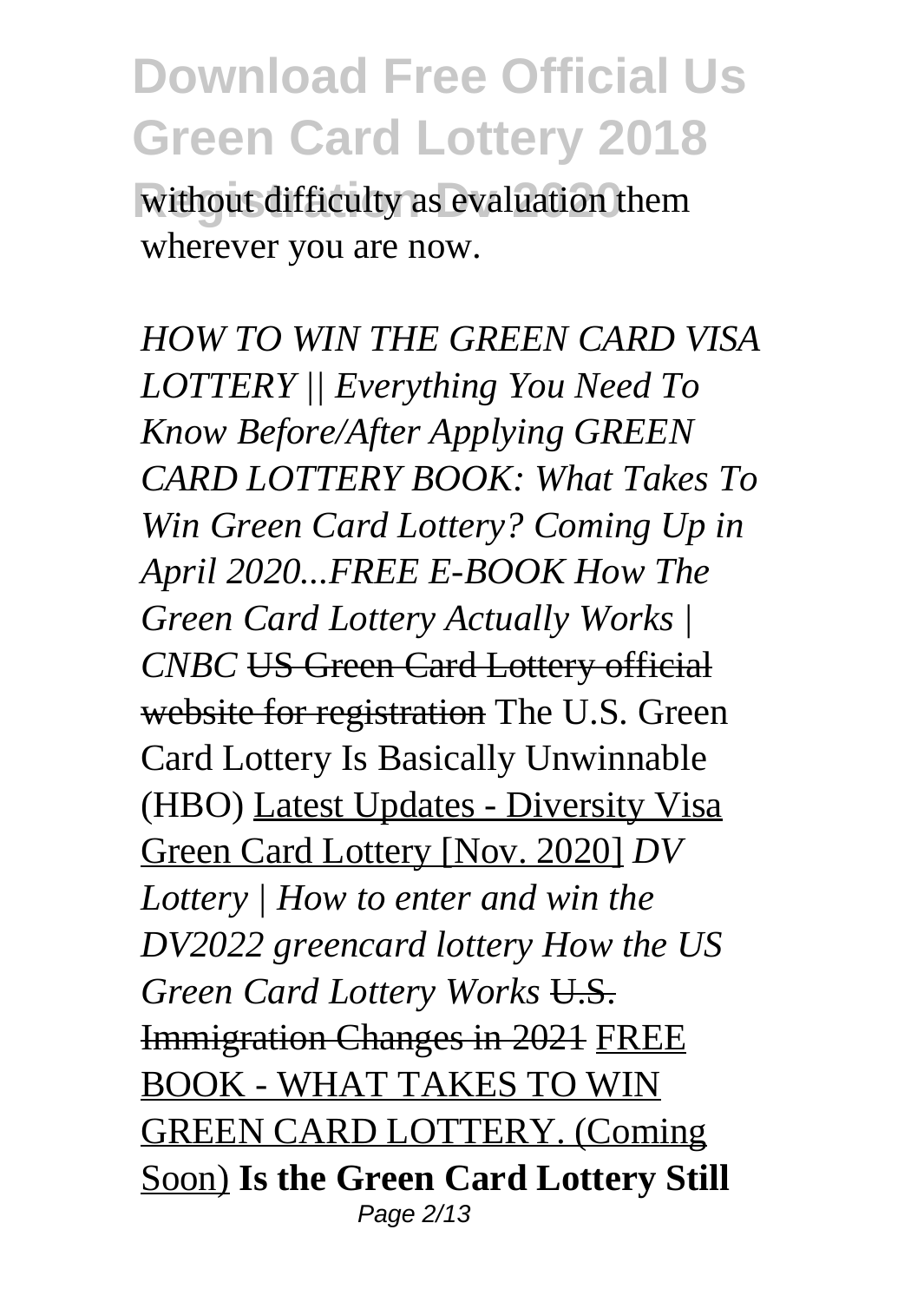*<u>Ongoing GREEN CARD LOTTERY</u>* 2022 - REGISTRATION PERIOD Green Card Lottery Interview ??DV Lottery Instructions - How to enter the official Green Card Lottery How To Win GREEN CARD LOTTERY 2020 Green Card Lottery Winner and U.S. Citizen discusses differences between the two in America *FREE USA DV LOTTERY VISA FOR PAKISTANIS AND INDIANS OPENS OR NOT? US GREEN CARD | VISA GURU*

Thousands Of Green Card Lottery Winners Out Of Luck Due To Trump's BanI WON THE GREEN CARD LOTTERY! | German Girl in America Green Card Lottery 2022 - How to apply Step By Step Tutorial Official Us Green Card Lottery

DV-2019 Entrants have until September 30, 2019 to check the status of their entry through this website. The DV-2019 Page 3/13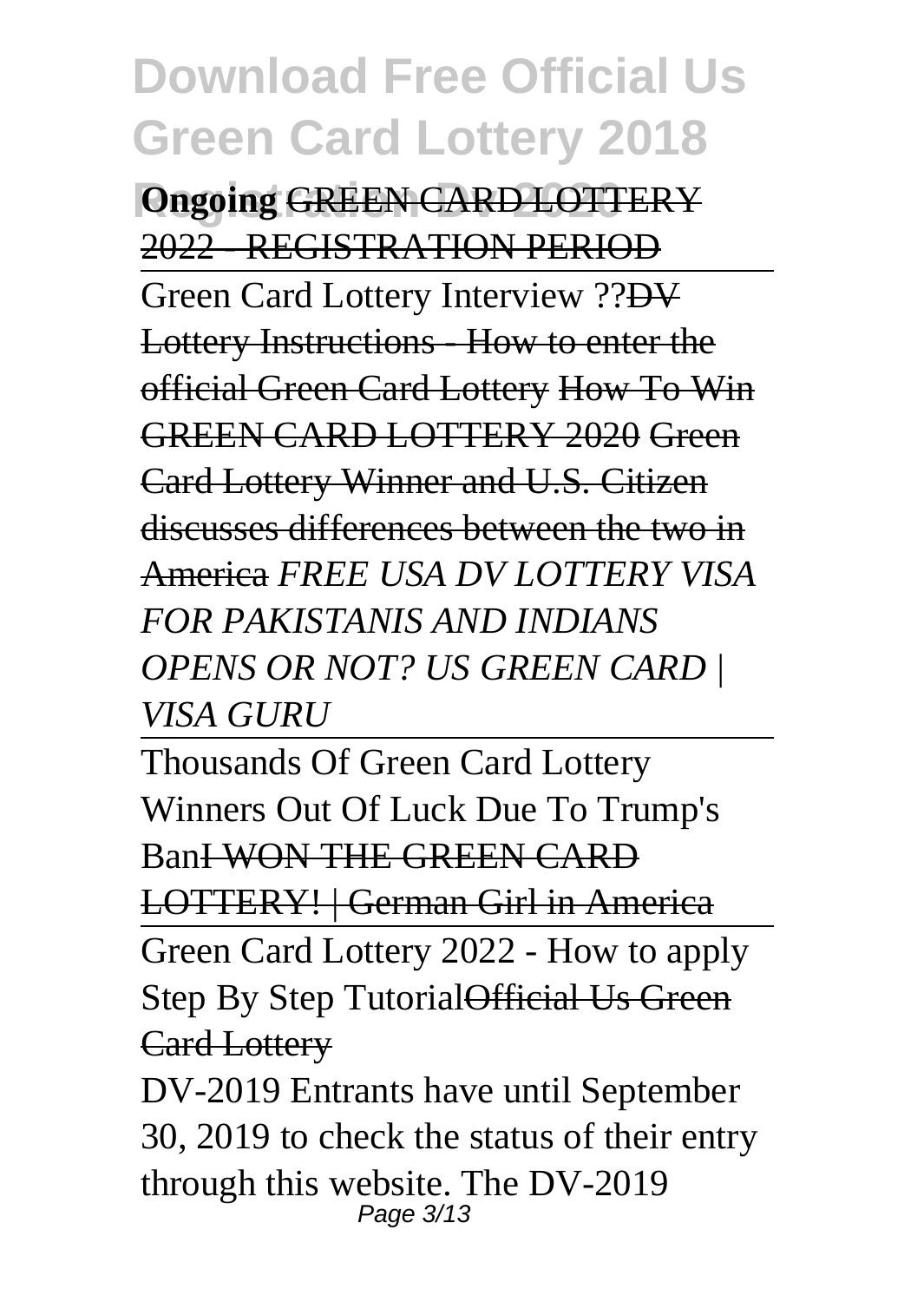registration period was from October 18, 2017, until November 22, 2017.

Electronic Diversity Visa Lottery The annual Diversity Visa Lottery also known as the Green Card Lottery is a US government program that makes 55,000 Permanent Resident cards available every year to persons from "underrepresented countries," which have been less represented in employment and familybased preference categories in the United States of America and who meet two basic eligibility requirements. This years (2021) Green Card Lottery Program is called DV-2023 (the year successful applicants may enter the United ...

#### The 2021 USA Green Card Lottery - DV2023

Also known as the Green Card lottery, the DV program makes a limited number of Page 4/13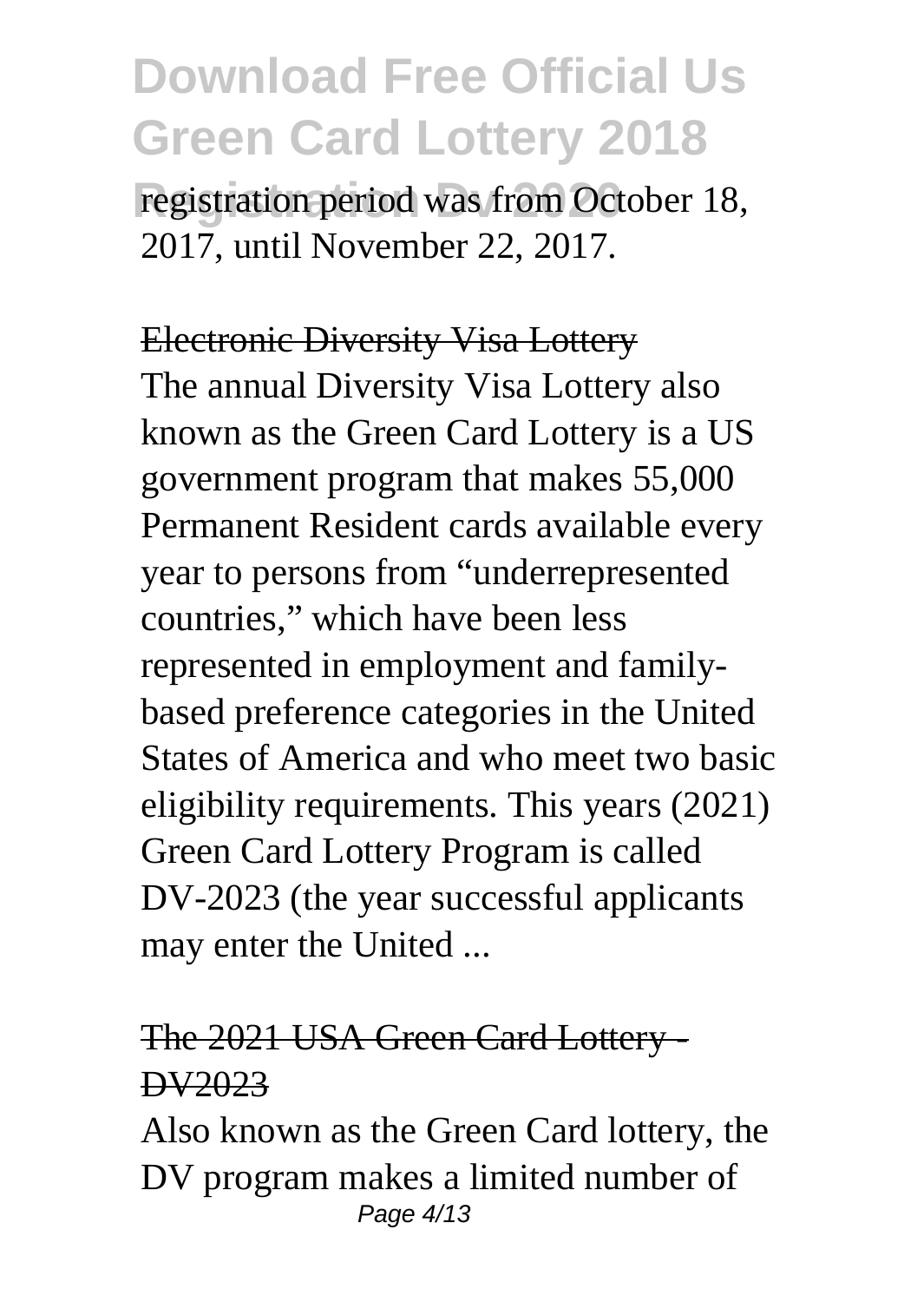immigrant visas available every year to people meeting certain eligibility requirements: You must be a foreign citizen from a country with a low immigration rate to the United States. Each year, the U.S. You must have ...

#### Green Cards and Permanent Residence in the U.S. | USAGov

Green Card Lottery. Every year the United States gives away 55,000 US permanent resident cards (Green Cards) to winners of the Diversity Visa Lottery also known as Green Card Lottery. And the best part is: Almost everyone can participate! Apply now for the official US Green Card Lottery or check your result of the previous lottery - are you a winner?

#### Green Card Lottery - Win a U.S. Green Card now! The U.S. Green Card Lottery (DV-Page 5/13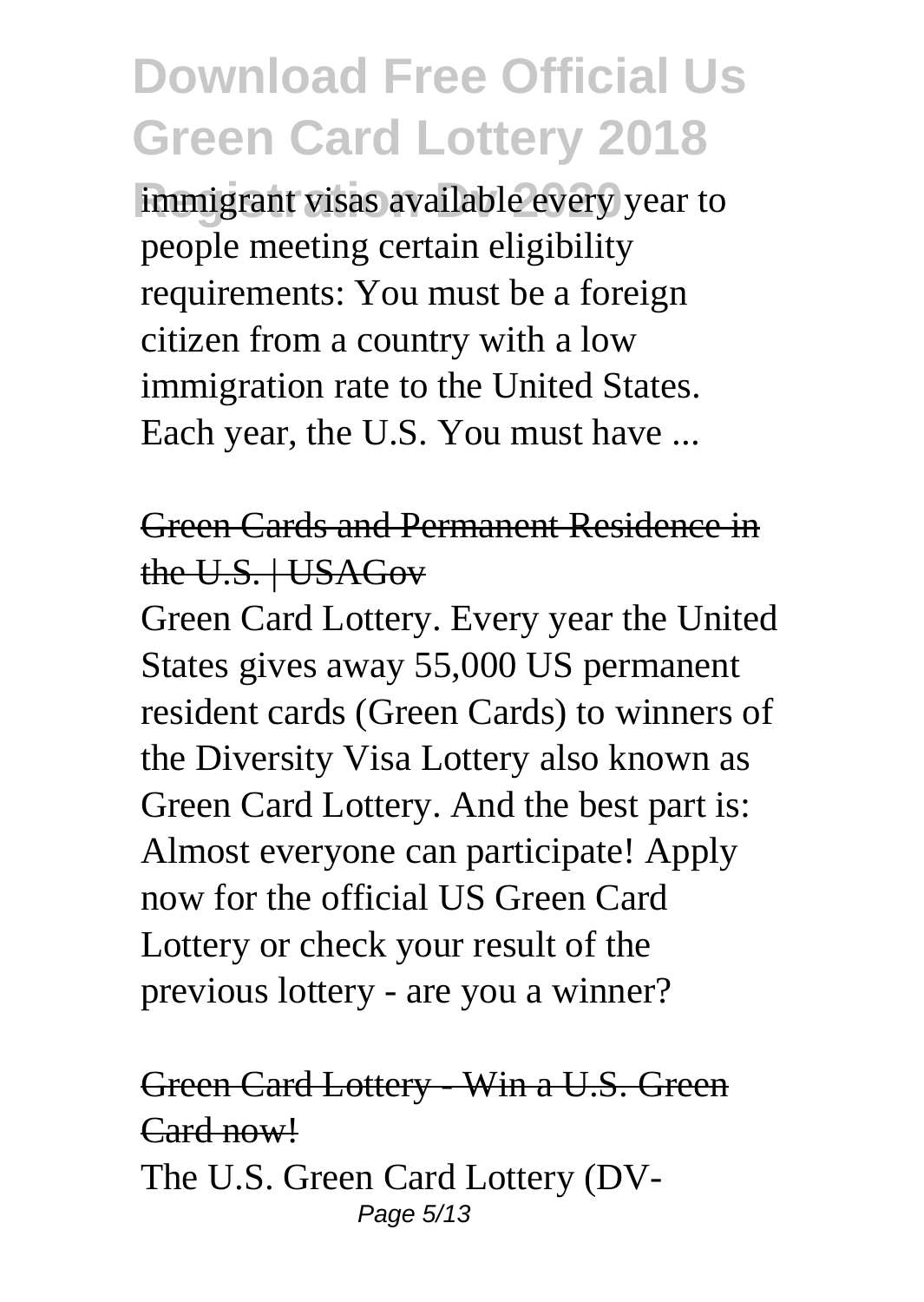**Reflective 2020** Lottery) - Is Official Government Sponsored Program. This is your fast and legal chance to Live and Work in USA, apply for U.S. Citizenship and bring your family to America. America is the LAND OF OPPORTUNITY for everyone from around the world! USA Green Card Lottery 2020 Registration Entry

### Official US Green Card Lottery 2020 Registration. DV 2022 ...

DV-2021 officially closed! The US authorities have officially closed the registration period for the DV-2022 Green Card Lottery early November. The American Dream has thoroughly checked and prepared thousands of applications before submitting them to the US authorities. Learn more about the next steps!

#### Green Card Lottery DV-2021 is officially Page 6/13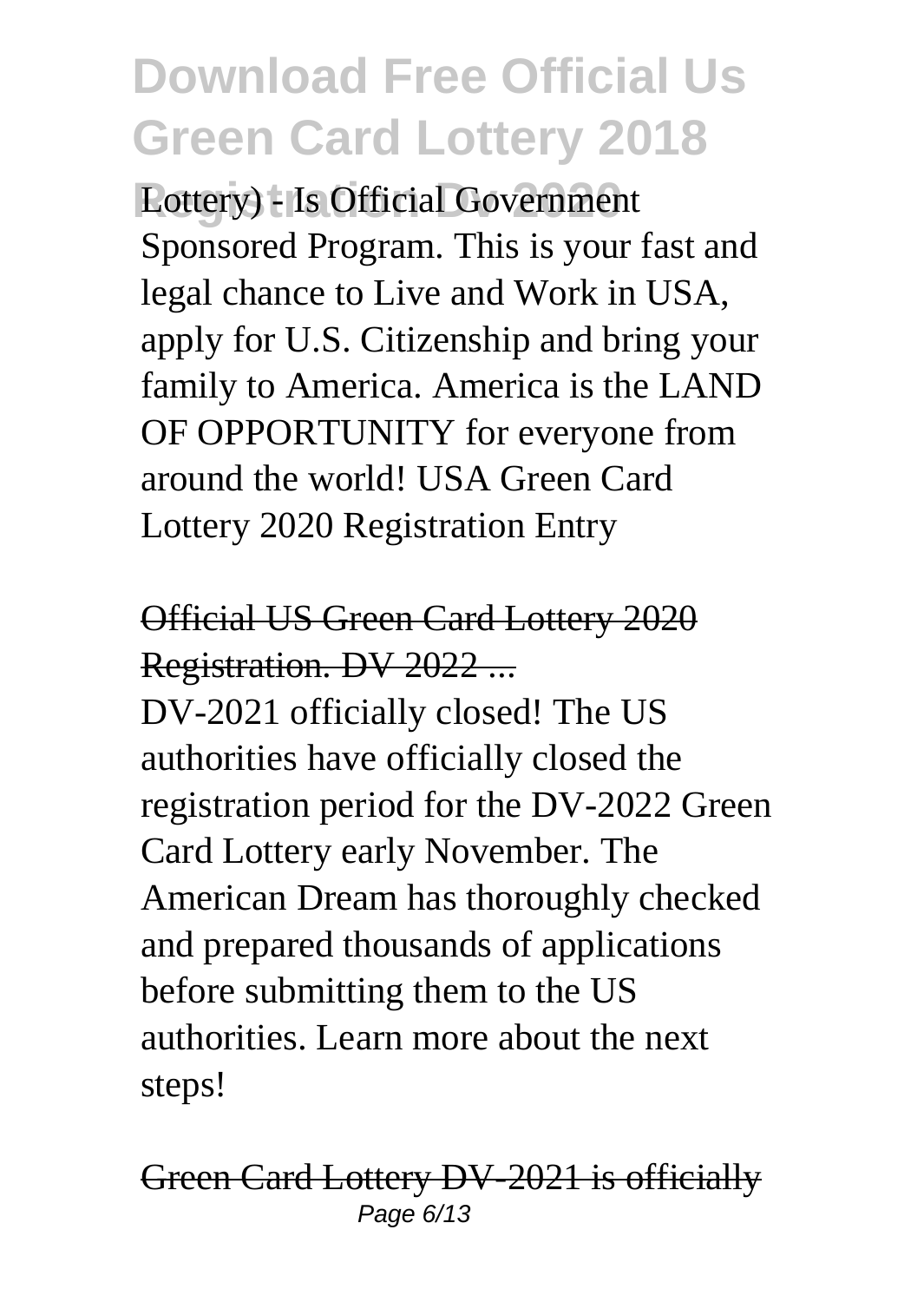## **Download Free Official Us Green Card Lottery 2018 Registration Dy 2020** Each year, 50,000 immigrant visas (Green

Cards) are awarded in a lottery held by the US Department of State. The green card lottery is an official program pursuant to Sec. 203 of the Immigration and Nationality Act. If you receive a Green Card through the program, you and your family will be able to live and work permanently in the United States.

Green Card Lottery - Online Registration The Diversity Visa Program (DV Lottery) is congressionally-mandated and allows up to 55,000 persons from nations that are historically under-represented in terms of migration to the United States of America to qualify each year for immigrant visas which are also known as Green Cards. The program is called the "Green Card Lottery" or "dvlottery", because the winners are determined through a random Page 7/13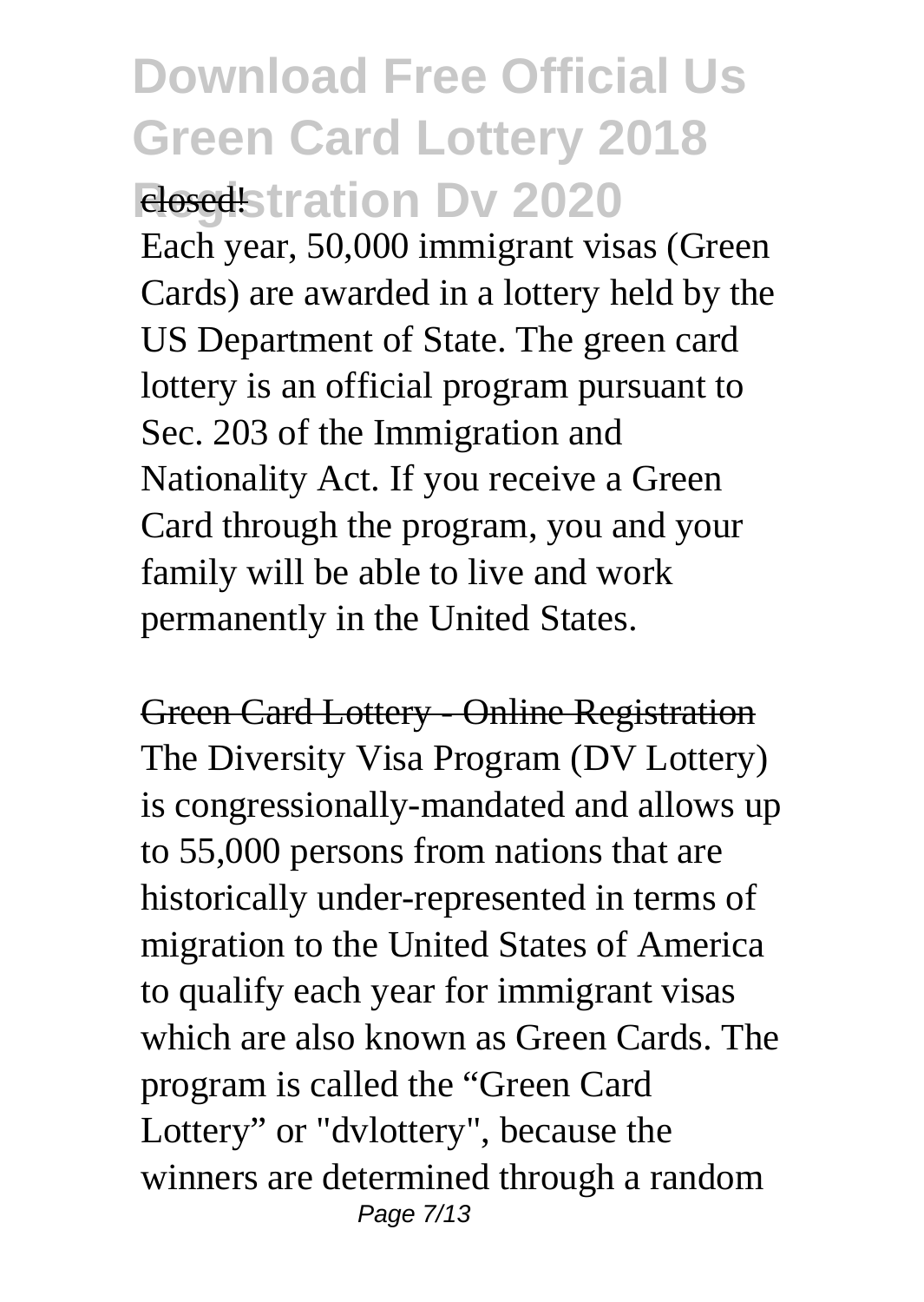drawing from among the 10–12 million people who enter each year world wide.

#### Official Diversity Visa Program | Online application

The Diversity Visa Program, or "Green Card Lottery," is an annual lottery run by the U.S. Department of State to allow about 50,000 people a chance to get a permanent resident visa to the USA. The visas provided under this program are reserved for natives of countries that have a traditionally low rate of immigration to the U.S.

#### How to Enter the USA Green Card Lottery (with Pictures ...

Diversity Visa Winners Legally Residing In the United States: Apply Through USCIS There are, however, a small number of lottery winners each year who, at the time of "winning the lottery," are Page 8/13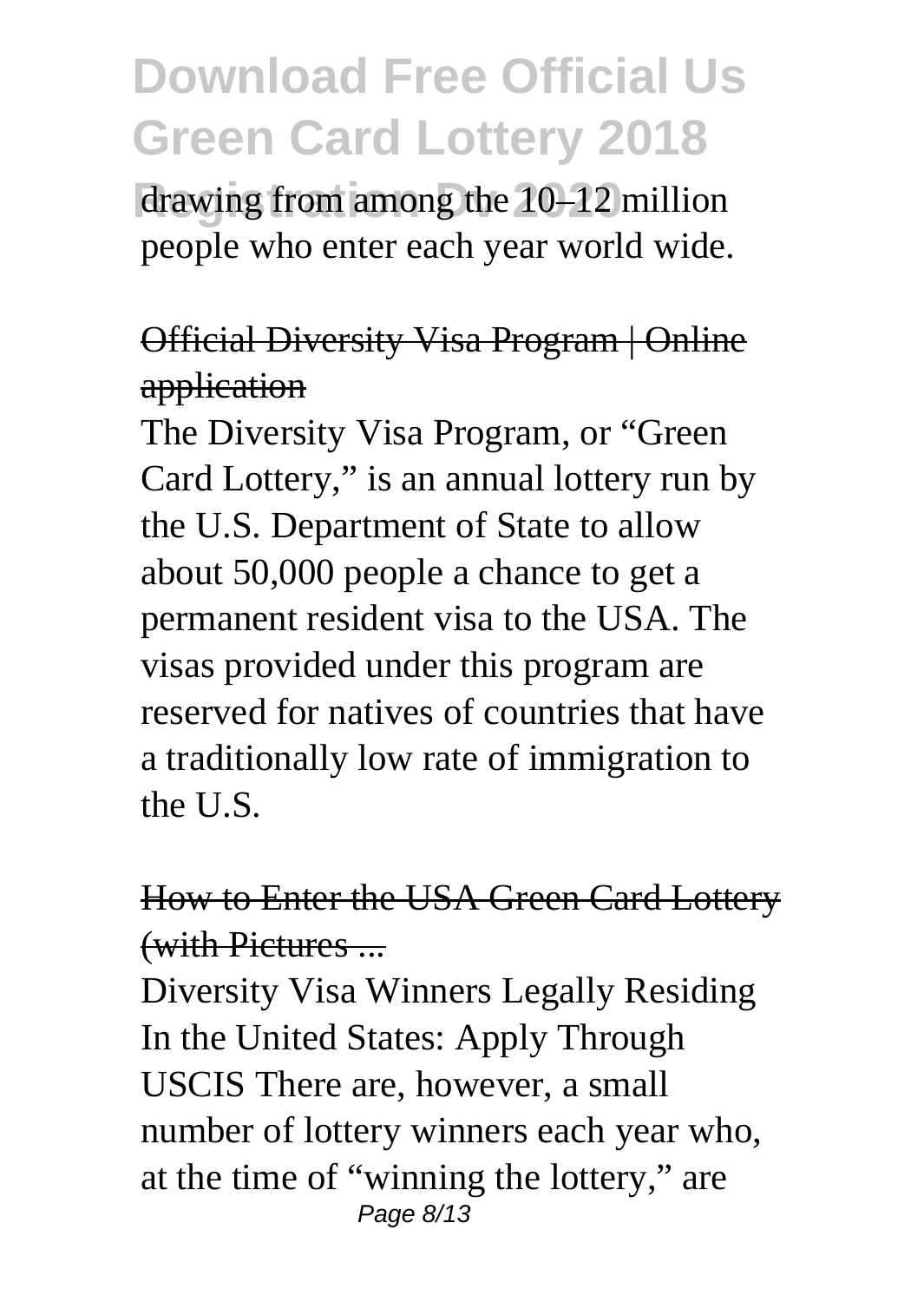residing in the United States in a nonimmigrant or other legal status.

Green Card Through the Diversity Immigrant Visa Program ... The Official Green Card Lottery 2021 This program is open to applicants all over the world provided they met two entry requirements. This lottery is called the DV-2021 Lottery. If an applicant wins a permanent resident card they can legally move to the United States in January of 2021.

### Official green card lottery 2021 | Info and requirements ...

The United States Department of State has announced the Diversity Visa Lottery for 2020 (DV2020). This program is sometimes referred to as the "Green Card Lottery." Each year this program makes 50,000 permanent resident visas available Page 9/13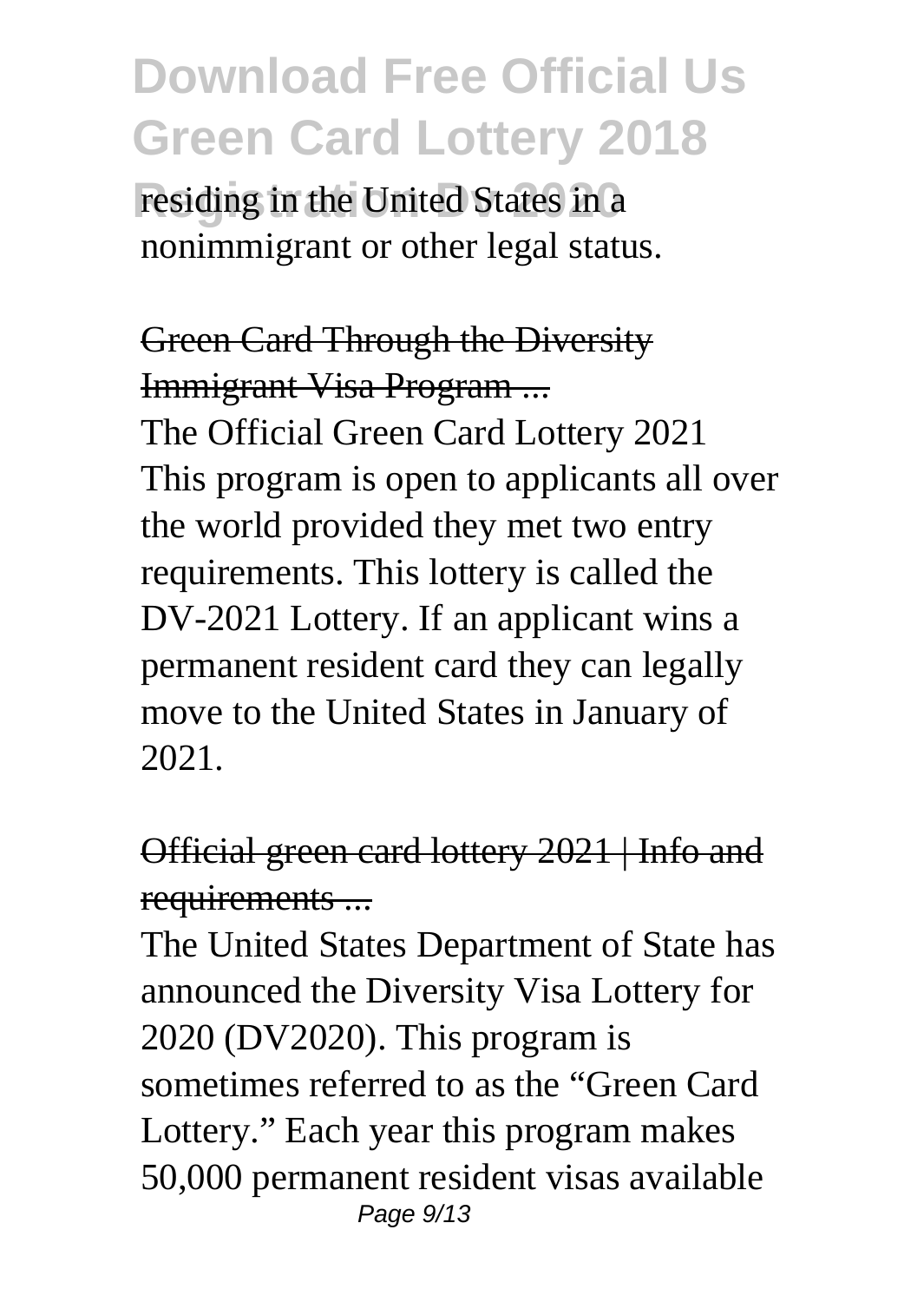through a lottery to persons from countries with low rates of immigration to the United States.

#### Diversity Visa ("Green Card") Lottery 2020 | U.S. Embassy ...

The Diversity Immigrant Visa program, also known as the green card lottery, is a United States government lottery program for receiving a United States Permanent Resident Card. The Immigration Act of 1990 established the current and permanent Diversity Visa (DV) program.

#### Diversity Visa Lottery - Institute for Education, Research ...

The U.S. Green Card Lottery (DV-Lottery) - Is Official Government Sponsored Program. This is your fast and legal chance to Live and Work in USA, apply for U.S. Citizenship and bring your family to America. America is the LAND Page 10/13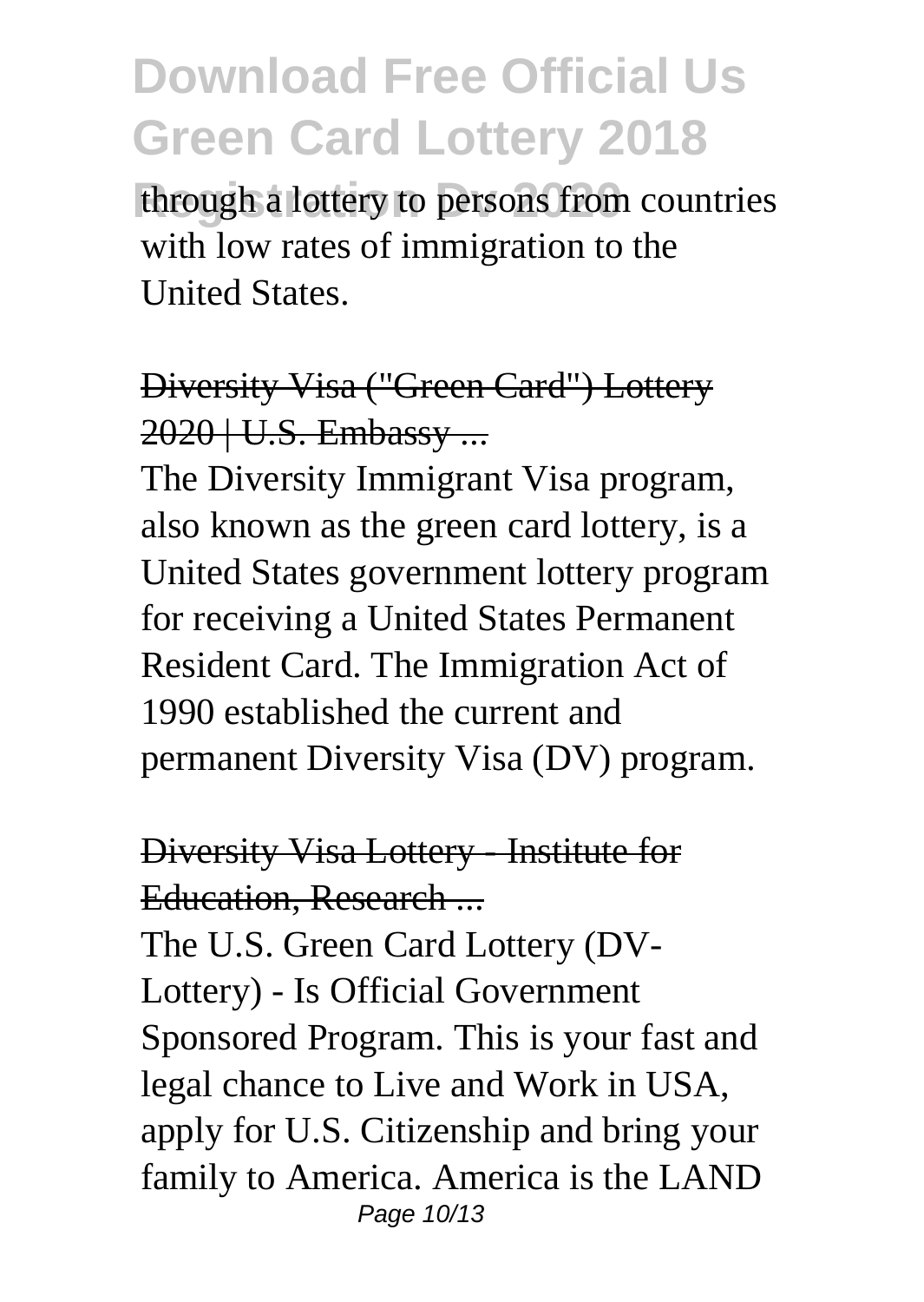**OF OPPORTUNITY for everyone from** around the world! USA Green Card Lottery 2020 Registration Entry

### Official USA Green Card Lottery 2020 Registration. DV-2022 ...

Official Information is ONLY available on the State Department website. Specific details on how to enter the Diversity Lottery are available in October of each year, and the Lottery is run each November/December. Electronic entry forms can ONLY be accessed via the State Department web site.

#### Diversity Visa Lottery | U.S. Embassy & Consulates in  $\blacksquare$

The US Government awards 55,000 diversity visas ("green cards") each year through the Diversity Immigrant Visa Lottery. With your green card you will enjoy all the advantages and benefits of a Page 11/13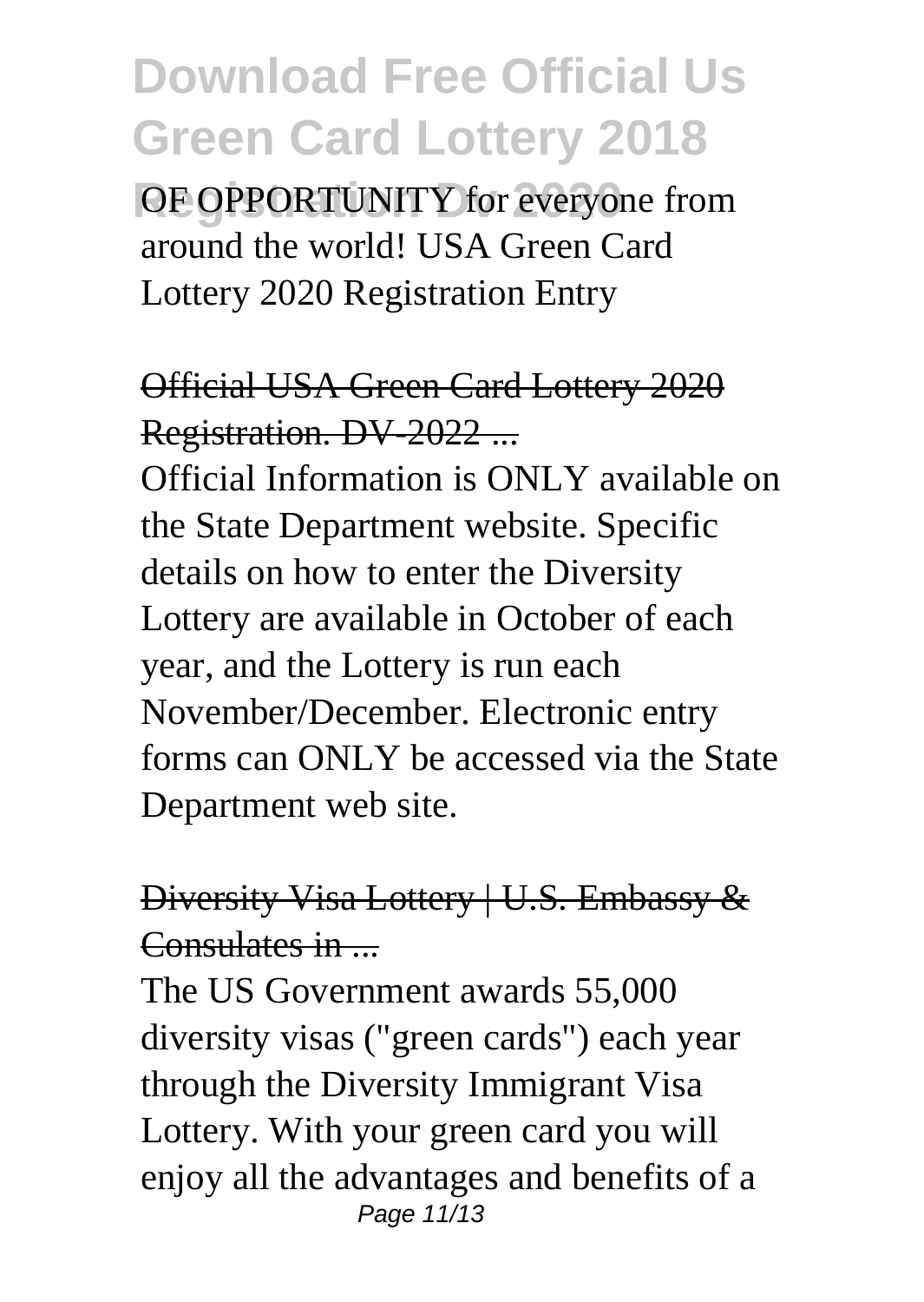**US permanent resident, including health** and education benefits and employment opportunities.

#### US Green Card Lottery Application Official Registration

A limited number of visas are available each fiscal year through the Diversity Visa (DV) Program, which is popularly known as the Green Card lottery. The online registration period for the 2022 Diversity Visa Program (DV-2022) opened on October 7, 2020, and closes on November 10, 2020.

#### Diversity Visa Program | U.S. Embassy & Consulates in the ...

The USGC - US Green Card Lottery (DV-Lottery) - Is Official US Government Sponsored Program. This is quick and legal chance to Live Work and Study in USA for yourself and your family and Page 12/13